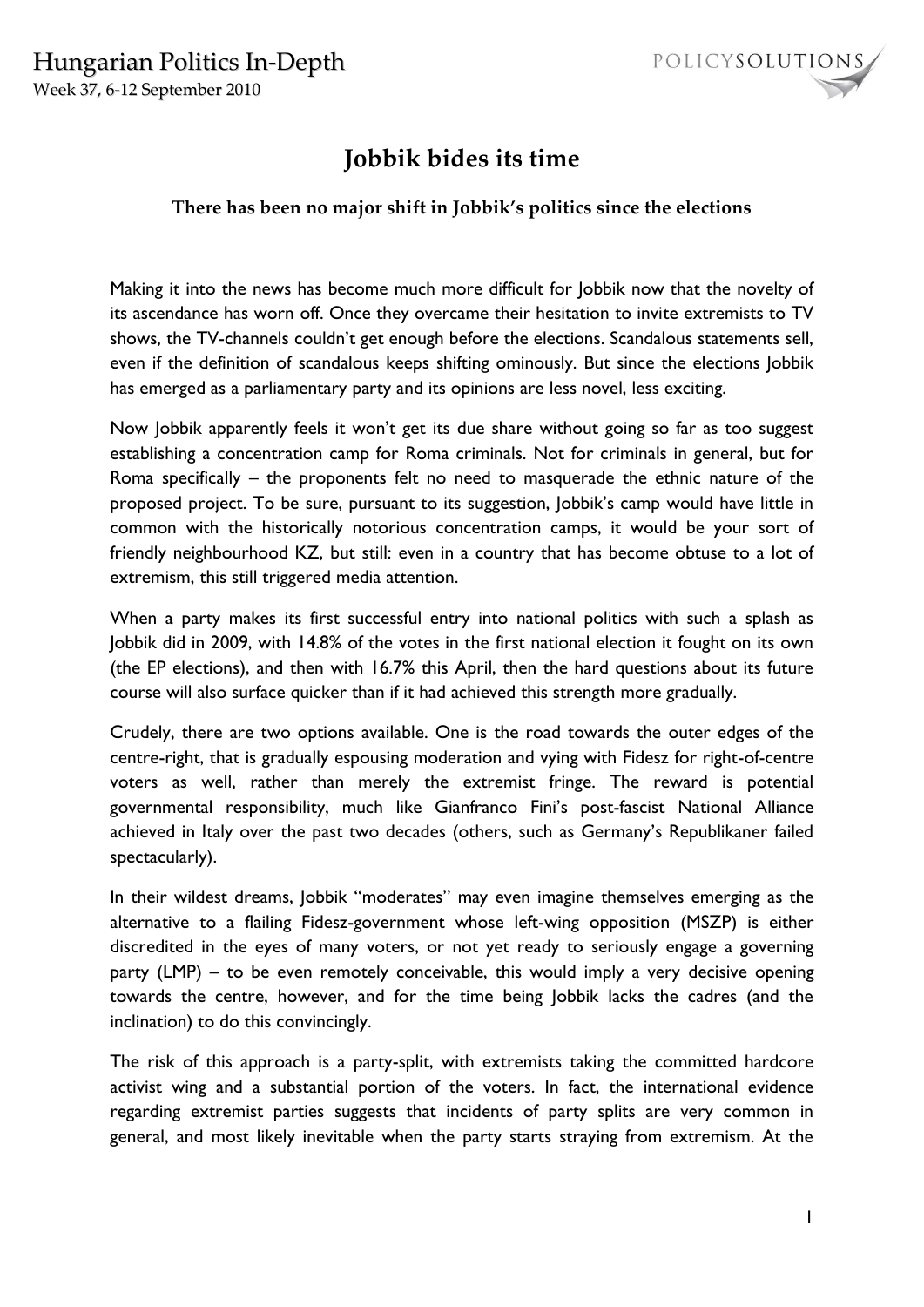Week 37, 6-12 September 2010

same time, Fidesz might successfully retain its own voters, leaving the aspiring moderates stranded between a centrist Fidesz and their own secessionists – and without voters.

The other route is to continue to pander to both extremists and ideologically uncommitted voters who are distressed by the Roma community and petty crime, the corruption in national politics or both. Apart from its obvious success in the last two elections, the promise of this strategy is that it is likely to keep the extremist fringe – now apparently numerically significant, especially among young voters – content, and gives other voters little reason to defect, unless Fidesz deals decisively with the key policy issues.

If Fidesz is unsuccessful and haemorrhages voters to all opposition parties, it might yet weaken to a degree that would make it dependent on a coalition partner in 2014, and this may well be Jobbik. Haider's Freedom Party in Austria made it into government with this strategy in 1999 – though government participation did lead to a temporary moderation and its long-term effects split the party, too.

The potential downside here is that ultimately a successful Fidesz government will draw at least some – notably the pragmatist – of the current Jobbik voters away, and with persuasive national rhetoric it might even peel off some less extremist far-righters. Jobbik is unlikely to fall below the parliamentary threshold in the near future, but with 16.7% it does have a lot to lose, most importantly its medium-size status.

Given that unlike Fidesz, Jobbik is not a party in which the leader exercises near total control, the course ultimately chosen might not be the result of a deliberate strategy, but rather a natural evolution, the result of successive intra-party contests.

Making any prognosis about the future choices of a party led by a bunch of young and littleknown activists would be little more than guesswork. What we can do – apart from sketching the options, as we did above – is to take a look the party's actual activities in light of these options.

Thus far, Jobbik's activities suggest that they have no intention of letting go of the extremist aspects of their agenda and rhetoric, though they do add a lot of elements into the mix that suggest a constructive/moderate opposition approach to complement their radical stances.

When they have found something to embrace, such as dual citizenship and the Trianon remembrance day, they have been enthusiastic about it, and they made sure that everyone knows that they like what the government does (though often noting that all the government really did on a particular point was to embrace their ideas, which is well within the meaning of constructive opposition.)

On certain important issues, most importantly the election of President Pál Schmitt, they expressed a cautious deference to the government's choice of policy or persons. Crucially, Jobbik's representatives attended the inauguration ceremony for Schmitt, while the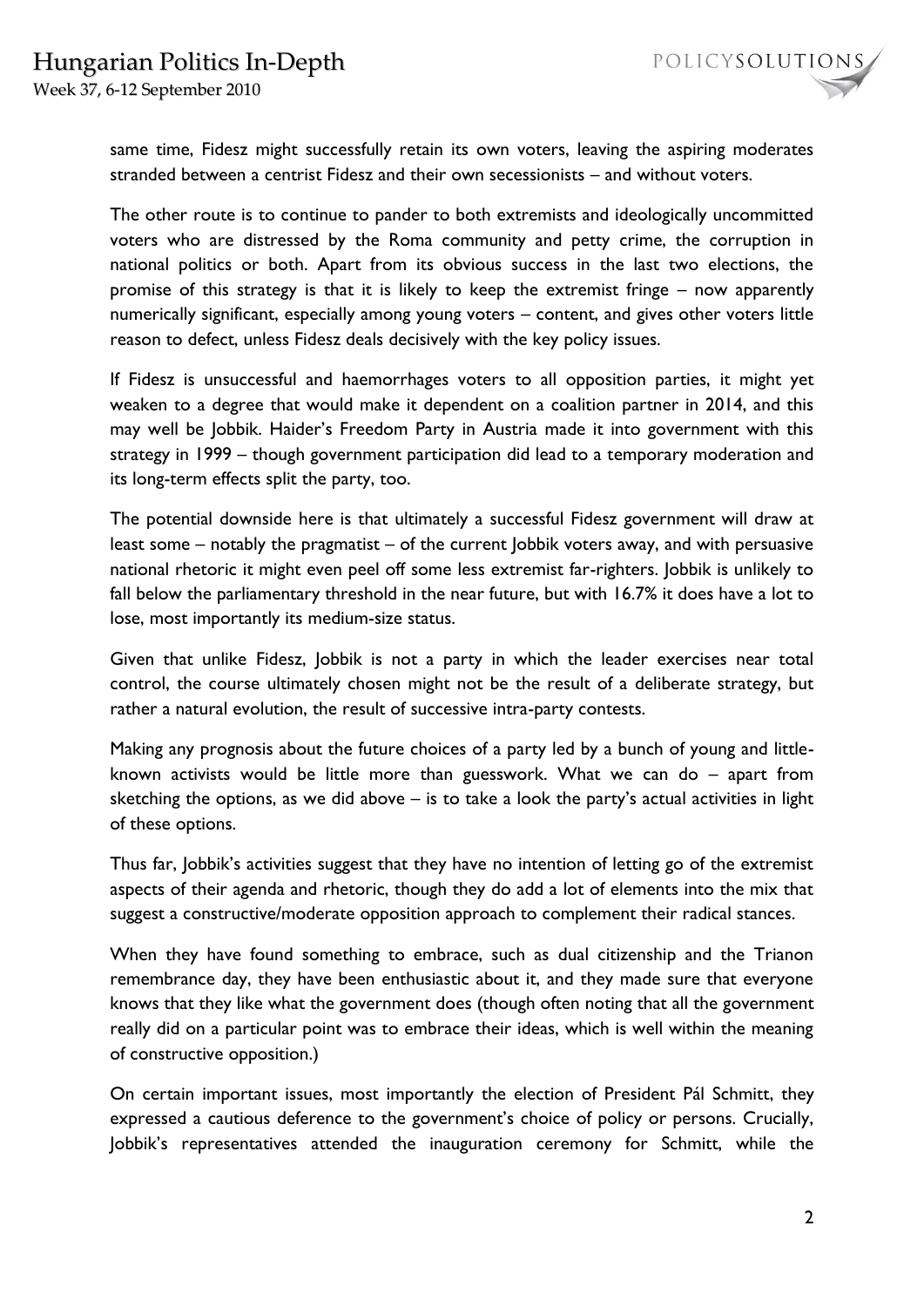Week 37, 6-12 September 2010



representatives of MSZP and LMP declined to do so on the grounds that their invitations were delivered a day before the event.

Similarly, Jobbik was also guardedly supportive of the government's economic programme, though a less generous interpretation of this particular stance is that they seem to lack the expertise to formulate exacting criticisms of economic policies. Economic policies have been almost irrelevant in Jobbik's rise, and the party has thus far not seen the need to beef up its competence in this area.

Finally, they have been critical and called for alternatives on two fronts. One – surprising – area is the protection of some democratic values. While Jobbik's understanding of democracy is hazy and its commitment to Western-style parliamentary democracy is dubious at best, it has attacked the Fidesz-government's moves in a number of important areas, such as the initial draft of the harsh media law, the appointment of party loyalists to independent oversight positions and the stricter requirements for fielding candidates in local elections.

Gábor Vona also gave an impassioned speech in parliament lamenting the political persecution of Jobbik supporters, which, though it has thus far eluded the radar of human rights groups, may have been the genuine experience of some activists whose dealings ran afoul of local bigwigs. In any case, Jobbik's unexpected stance in support of some key democratic values stems from a mix of the following: the youth culture that it is embedded in, which, though ambivalent about the theoretical concept of freedom, espouses it in practice; from its status as a political minority which makes it sensitive towards the needs of an opposition party that operates against an oversized governmental party; as an expression of moderation that signals to voters that all the talk about Jobbik's dictatorial aspirations is mistaken (if one is willing to overlook the massive evidence to the contrary).

The second strain of criticism against the government concern what everyone expected, that is Jobbik's perception that no decisive steps have been taken against the Roma, against the MSZP and the officials of the previous government, and that national restoration in general is too slow and timid. The concentration camp proposal fits in this line of approach, the unequivocal expressions of Jobbik's commitment to the extremists in its own ranks.

As expected, the cracks in the hastily recruited, unknown and untested mid-level leadership are showing. László Toroczkai – though not formally a member of Jobbik, he is one of the most recognised figures in the nationalist movement – has attacked the "careerists" in Jobbik following a statement by a lesser-known figure, Lajos Pősze, that the Hungarian Guard was outdated and no longer served a purpose. Jobbik's leader split the difference, sanctioning Pősze for talking out of line and telling Toroczkai to mind his own business.

Such conflicts are inevitable, but as long as Jobbik's most skilled operators, notably Gábor Vona, can successfully maintain a simultaneous foothold in the extremist community and the world of TV studios and average citizens, the party itself need not crack over it. On the